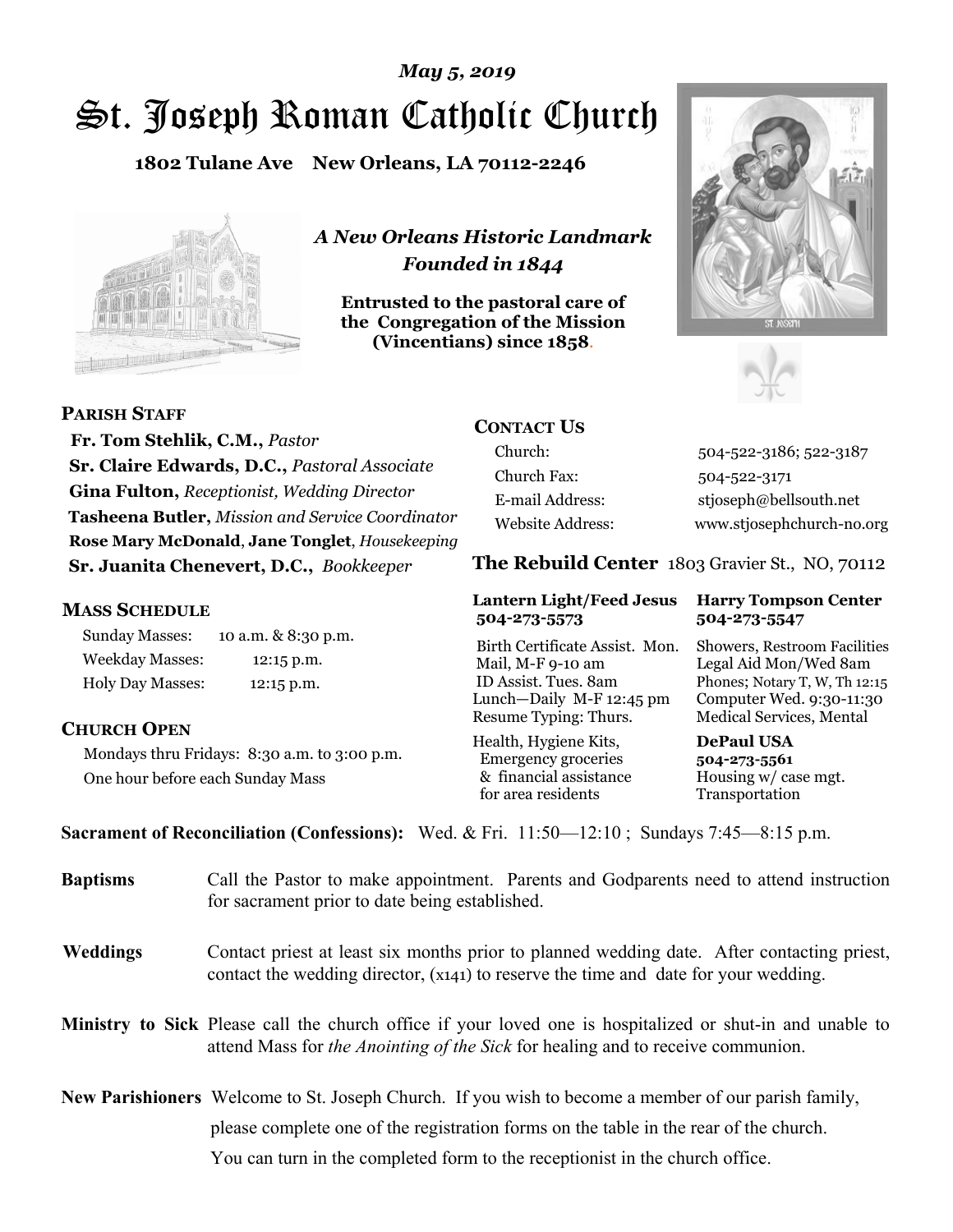### **Third Sunday of Easter May 5, 2019**



 **10:00 am Bernard & Donna Triche**

 **8:30 pm** *St. Joseph Parishioners and Benefactors*

|                                                                                 | <b>READINGS FOR THE WEEK</b>                                                                 |
|---------------------------------------------------------------------------------|----------------------------------------------------------------------------------------------|
| Monday, May 6, 2019—<br>12:15 p.m. Mathew D' Alfonso;                           | <i>May 5,</i> One in Faith $\#1013$<br>Sunday,                                               |
| Tuesday, May 7, 2019—                                                           | Monday: Acts 6:8-15; Ps 119:23-30; Jn 6:22-29                                                |
| 12:15 p.m. Fr. Tom                                                              | Tuesday: Acts 7:51 - 8:1a; Ps 31; Jn 6:30-35<br>Wed.: Acts 8:1-8; Ps 66:1-7; Jn 6:35-40      |
| Wednesday, May $8, 2019$ —<br>12:15 p.m. Johhn Mariscalco                       | Thursday: Acts 8:26-40; Ps 66:8-20; Jn 6:44-51                                               |
| Thursday, May $9, 2019$ —                                                       | Friday: Acts 9:1-20; Ps 117:1bc, 2; Jn 6:52-59                                               |
| 2:15 p.m. VLM Missioners Living & Deceased                                      | Sat.: Acts 9:31-42; Ps 116:12-17; Jn 6:60-69<br>Sunday: Acts 13:14, 43-52; Ps 100:1-2, 3, 5; |
| Friday, May 10, 2019-St. Damien<br>12:15p.m. Nikeishia Washington, Mervin Jones | Rv 7:9, 14b-17; Jn 10:27-30                                                                  |

#### **YOUR PRAYERS ARE ASKED FOR THE FOLLOWING PARISHIONERS , WHO ARE IN NEED OF HEALING:**

 Anthony Blaise, Clarke Bordelon, Lawrence & Mamie Brown, Cheryl Butler, Angelle Campbell; John Caron, John & Kathleen Gebbia, Sylvia Daily-Powell, Joseph Delay, Bernardine Dupre, Terry Eggleston, Linda Elwood, Heather Faircloth, Frances Fiegler, Darrell & Ramona Ford, Mark Eiserloh, Shirley Gaither, Roselyn Hansen, Sarah Hollier-Watkins, Marvin Johnston, Jim Karam, Bill Kroetz, Ken Kussman, Nowell Lacking, Landy Lanza, James Leung, Andrew Marino, Sara Marino, Priscilla Martin, Karen McCoy, Hazel McMiller, Donna Moore, Susan Orkus; Tina Roderfeld, Irelia Robinson; Bernie Saul; Pippy Sanders, Anita Schexnayder; Louise Sonnier, Malcolm Taylor, Mel & Gaspar Schiro; Theard Simms, Fr. Tom Stehlik, CM, Jane Tonglet, Fritz & George Tripkovich, Georgiana Prevost, Marion Vaughn, Anderson Vocke, Juanita Ware, Cathleen Ward, Warren Webster, Helen Wilson, Mary Willis, Lynn Williams, Charlie & JoAnn Slocum.

#### **SANCTUARY CANDLE AND MASS INTENTIONS**

 The Sanctuary Candle is burning this week to pray for the eternal rest of **Clarence Schlamp.** To reserve a date to burn the Candle in memory of someone or for a special intention, please call the church office (522-3186). The Sanctuary Candle offering is \$15 for one week. The offering for Mass intentions is \$5.00 per Mass.

## **Vocation Promotion: Mary, Mother and Model of Vocations**

"Every aspect of priestly formation can be referred to Mary, the human being who has responded better than any other to God's call. Mary became both the servant and the disciple of the Word to the point of conceiving, in her heart and in her flesh, the Word made man, so as to give him to mankind. Mary was called to educate the one Eternal Priest, who became docile and subject to her motherly authority. With her example and intercession the Blessed Virgin keeps vigilant watch over the growth of vocations and priestly life in the Church."

Pope John Paul II, I Will Give You Shepherds, 1992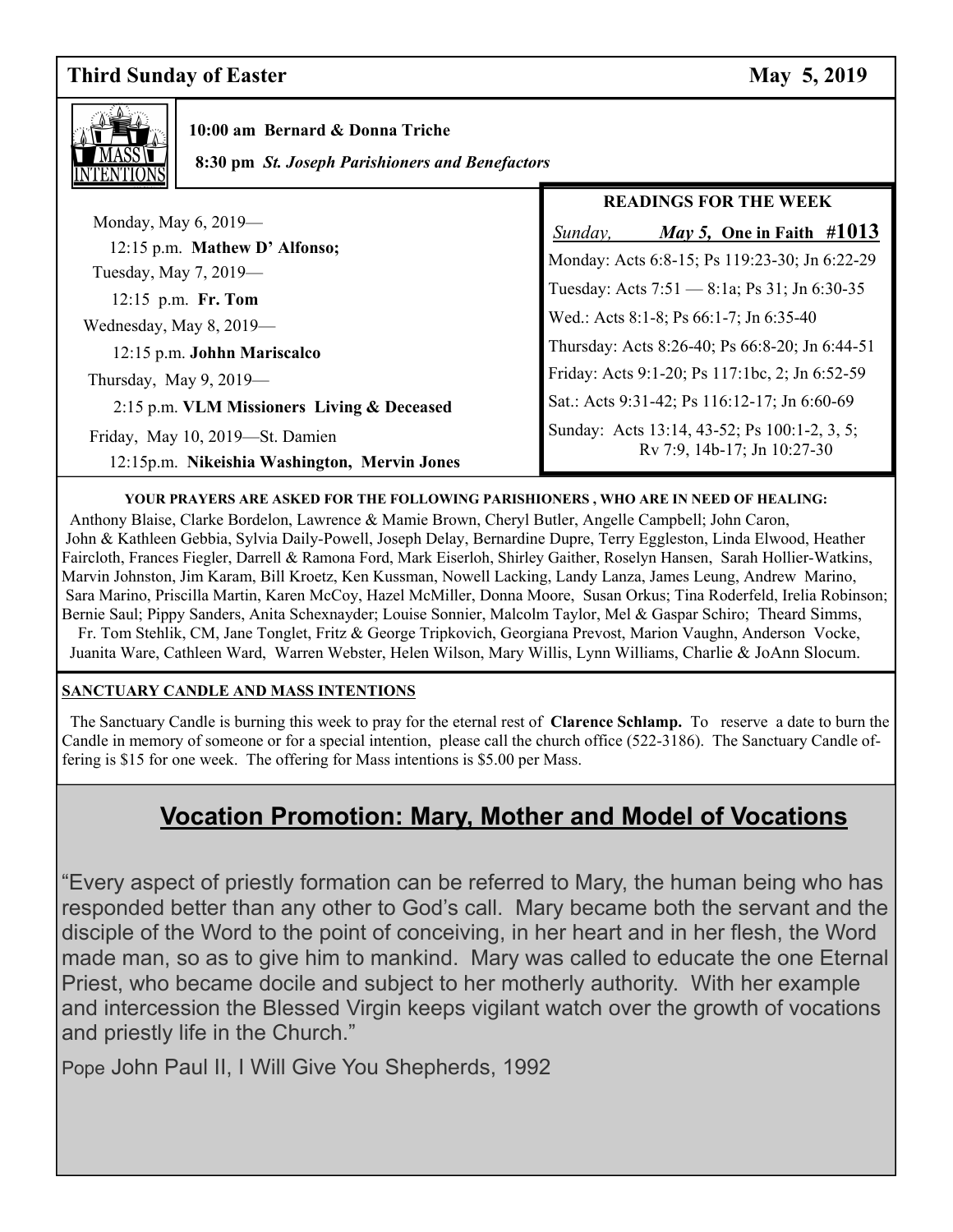Worthy is the Lamb that was slain to receive power and riches, wisdom and strength, honor and glory and blessing.

### *PARISH CALENDAR*

*Children's Liturgy of the Word– Sunday May 19th at both masses World day of Prayer for Vocations– Sunday May 12th* 

Ξ

### **TREASURE & STEWARDSHIP**

 **Sunday, April 28….….….....\$ 4,819.00** 

 *Thank you for your generosity!* 

**Diocesan Priest Retirement Collection** Each year on Good Shepherd Sunday the Archdiocese of New Orleans designates a special second collection to help support the medical and retirement expenses of our diocesan priests. This collection is scheduled for the weekend of May 11-12, 2019.

**Holiness is Next Door Retreat** Fr. Simeon Gallagher, OFM, Cap presents a retreat based on the Pope Francis document Gaudete et Exsultate. This retreat is to help us see that God is to be found in all things. The retreat will be held May 17–19 2019. Contact Susan Haligan at 504-267-9604 to reserve a spot or for more information.



### **Pope Francis'** *May* **Intention**

 **Doctors and their Collaborators in War Zones** For doctors and humanitarian collaborators in war zones, who risk their lives to save the lives of others.

**Pray for:** The newest members of the Church:

 *Raynieca Johnson G. Patrick Wells, Jr.* 



### **TODAY'S READINGS**

**First Reading** — God exalted Jesus as leader and savior (Acts 5:27-32, 40-41).

**Psalm** — I will praise you, Lord, for you have rescued me (Psalm 30).

**Second Reading** — To the Lamb be blessing and honor, glory and might (Revelation 5:11-14).

**Gospel —** When the disciples came ashore, they saw a charcoal fire with fish on it and bread (John 21:1-19)

### **LIFELONG SERVICE**

 "I am going fishing." What an announcement! If asked who made it, and not told it was a Bible quote, we might guess "Grandpa" or "Uncle Willis," or admit, "I said that last summer!" But it is a Bible quote, from today's Gospel. The person who said it also once declared, "You are the Christ, the Son of the living God." Yes, it's Peter! So today's announcement seems quite the comedown. Last Sunday Jesus said, "As the Father has sent me, so I send you." But Peter seems determined to return to his pre-apostolic occupation, until Jesus intervenes, making Peter's later announcement deeper, "Lord, you know that I love you," and Peter's apostolic calling clearer, "Tend my sheep." Peter does so. Acts presents the consequences: Peter declares, "We must obey God rather than men." As Revelation proclaims, "Worthy is the Lamb"—to receive Peter's lifelong service, and ours.

### **CHARTER FOR THE PROTECTION OF CHILDREN AND YOUNG PEOPLE**

In response to the Charter for the Protection of Children and Young People from the United States Conference of Catholic Bishops, the Archdiocese of New Orleans continues to make the Hot Line available for anyone who has been hurt or sexually abused by anyone who works for the Church. The Hot Line continues to be available; the number is (504) 522-5019. In continuing our commitment to support and to heal, we invite and encourage individuals who have been hurt or sexually abused recently or in the past by clergy, religious or other employees of the Archdiocese to call our Hot Line and your message will be received confidentially by a mental health professional. Anyone can make a direct call during regular business hours to the Victims' Assistance Coordinator at (504) 861-6253.